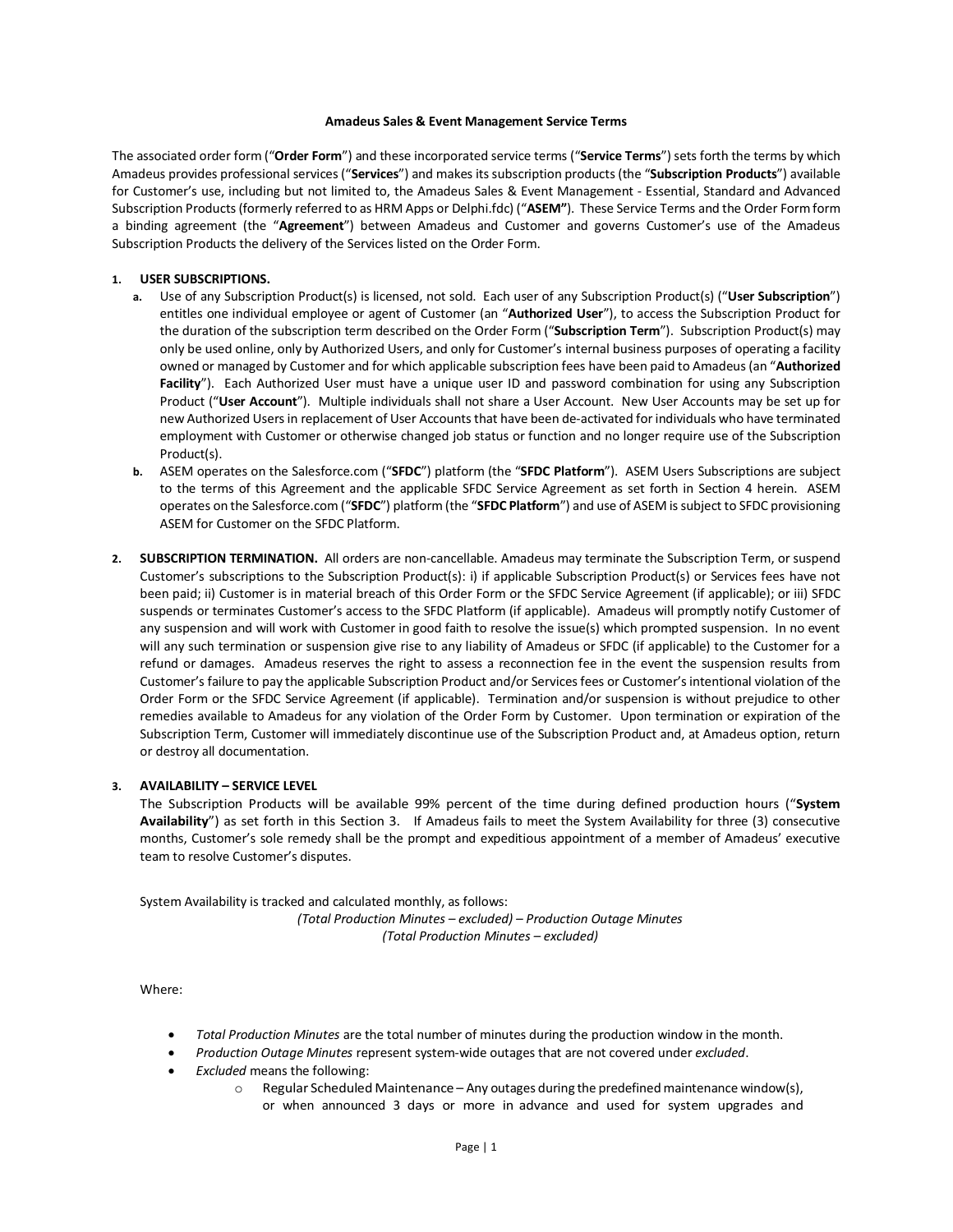improvements.

- $\circ$  Emergency Scheduled Maintenance Any outages when announced 1 hour or more in advance and used for emergency repairs or upgrades that could otherwise negatively impact Customer's operations.
- o Any period of unavailability lasting less than five (5) minutes.
- o Any unavailability caused by Customer's misuse or negligence or circumstances beyond Amadeus' reasonable control, including Force Majeure Events.

Unavailability of some specific features or functions within the Subscription Product(s), while others remain available will not constitute unavailability of the Subscription Product(s), so long as the unavailable features or functions are not, in the aggregate, material to the Subscription Product(s) as a whole. Additionally, third party connectivity issues and third party downtime are explicitly excluded from the System Availability calculation.

- **4. SALESFORCE.COM SERVICES AGREEMENTS.** Customer is contracting solely with Amadeus for the provision of ASEM and is not entering into a contractual relationship with SFDC. SFDC has no liability for ASEM or for its continued availability. SFDC is under no obligation to provide ASEM, or to refund to Customer, any fees paid by Customer, or to assume any contractual relationship with Customer in the event ASEM becomes unavailable for any reason. SFDC is a third party beneficiary of this Agreement and Customer hereby agrees to be bound to the applicable Salesforce Services Agreement below, which is applicable to the SFDC Subscription set forth on the Order Form.
	- a. **Platform Enterprise Edition and Platform Unlimited Edition Subscriptions**: [www.amadeus](http://www.amadeus-hospitality.com/legal/sfdc-platform-enterprise-edition-platform-unlimited-edition-oem-services-subscriptions/)[hospitality.com/legal/sfdc-platform-enterprise-edition-platform-unlimited-edition-oem-services](http://www.amadeus-hospitality.com/legal/sfdc-platform-enterprise-edition-platform-unlimited-edition-oem-services-subscriptions/)[subscriptions/](http://www.amadeus-hospitality.com/legal/sfdc-platform-enterprise-edition-platform-unlimited-edition-oem-services-subscriptions/)
	- b. **Platform Embedded Edition Subscriptions**: [www.amadeus-hospitality.com/legal/sfdc-platform-embedded](http://www.amadeus-hospitality.com/legal/sfdc-platform-embedded-edition-oem-services-subscriptions/)[edition-oem-services-subscriptions/](http://www.amadeus-hospitality.com/legal/sfdc-platform-embedded-edition-oem-services-subscriptions/)
	- c. **Platform Embedded Edition Plus Subscriptions**[: www.amadeus-hospitality.com/legal/sfdc-platform](http://www.amadeus-hospitality.com/legal/sfdc-platform-embedded-edition-plus-oem-services-subscriptions/)[embedded-edition-plus-oem-services-subscriptions/](http://www.amadeus-hospitality.com/legal/sfdc-platform-embedded-edition-plus-oem-services-subscriptions/)
	- d. **Sales Cloud Subscriptions**[:www.amadeus-hospitality.com/legal/sfdc-service-agreement-sales-cloud](http://www.amadeus-hospitality.com/legal/sfdc-service-agreement-sales-cloud-product-oem-services-subscriptions/)[product-oem-services-subscriptions/](http://www.amadeus-hospitality.com/legal/sfdc-service-agreement-sales-cloud-product-oem-services-subscriptions/)
	- e. **Platform Embedded Edition Plus 20**[: www.amadeus-hospitality.com/terms-conditions/sfdc-platform](http://www.amadeus-hospitality.com/terms-conditions/sfdc-platform-embedded-edition-plus-20-oem-services-subscriptions/)[embedded-edition-plus-20-oem-services-subscriptions/](http://www.amadeus-hospitality.com/terms-conditions/sfdc-platform-embedded-edition-plus-20-oem-services-subscriptions/)
- **5. SPECIAL PROVISION FOR CUSTOMERS WITH SHARED SFDC ORGS**. If ASEM is being provisioned into Customer's existing SFDC Org, Customer acknowledges that (i) Customer's access to the Org, including ASEM, may be suspended due to nonpayment by the Customer of applicable fees to SFDC or breach of the Customer's agreement with SFDC, and (ii) in the event such Customer's relationship with SFDC is terminated as a result of non-payment or other material breach of such Customer's agreement with SFDC, such Customer's subscriptions to ASEM ESA would also be terminated and Customer would remain liable to Amadeus for all ASEM ESA subscription fees for the duration of the Subscription Term. In no case will any such termination or suspension by SFDC give rise to any liability of SFDC or Amadeus to Customer for a refund or damages.
- **6. RESTRICTIONS.** Customer shall not: i) remove or alter any copyright notices or other proprietary legends contained in the Subscription Products; ii) disassemble, decompile, or reverse engineer the Subscription Products; iii) create Internet "links" to the Subscription Products; iv) reproduce, distribute, "frame", or "mirror" any part of the Subscription Products on any other computer system; v) access or copy the Subscription Products in order to build a similar or competitive product or service; vi) make the Subscription Products accessible or available to any third party other than for management of an Authorized Facility; vii) use the Subscription Products to operate a service bureau or otherwise provide the Subscription Products or other services to any third party other than for management of an Authorized Facility; viii) copy, sell, redistribute, or otherwise transfer the Subscription Products, Customer's access thereto, or any materials provided to Customer in connection with the Subscription Products; or ix) use the Subscription Products in violation of any law or regulation, including United States export control laws and associated regulations. Customer is responsible for all activity occurring through its User Accounts. Customer represents and warrants that all registration information provided by Customer is true, complete, and accurate, and Customer will notify Amadeus of any changes and keep such information true, complete and accurate for the Subscription Term. Customer shall promptly notify Amadeus of any known or suspected breach of security or use of the Subscription Products in breach of this Agreement (including unauthorized use of User Accounts). Because of performance degradation and information security risks, customer may (and may not have a third party do so on its behalf) perform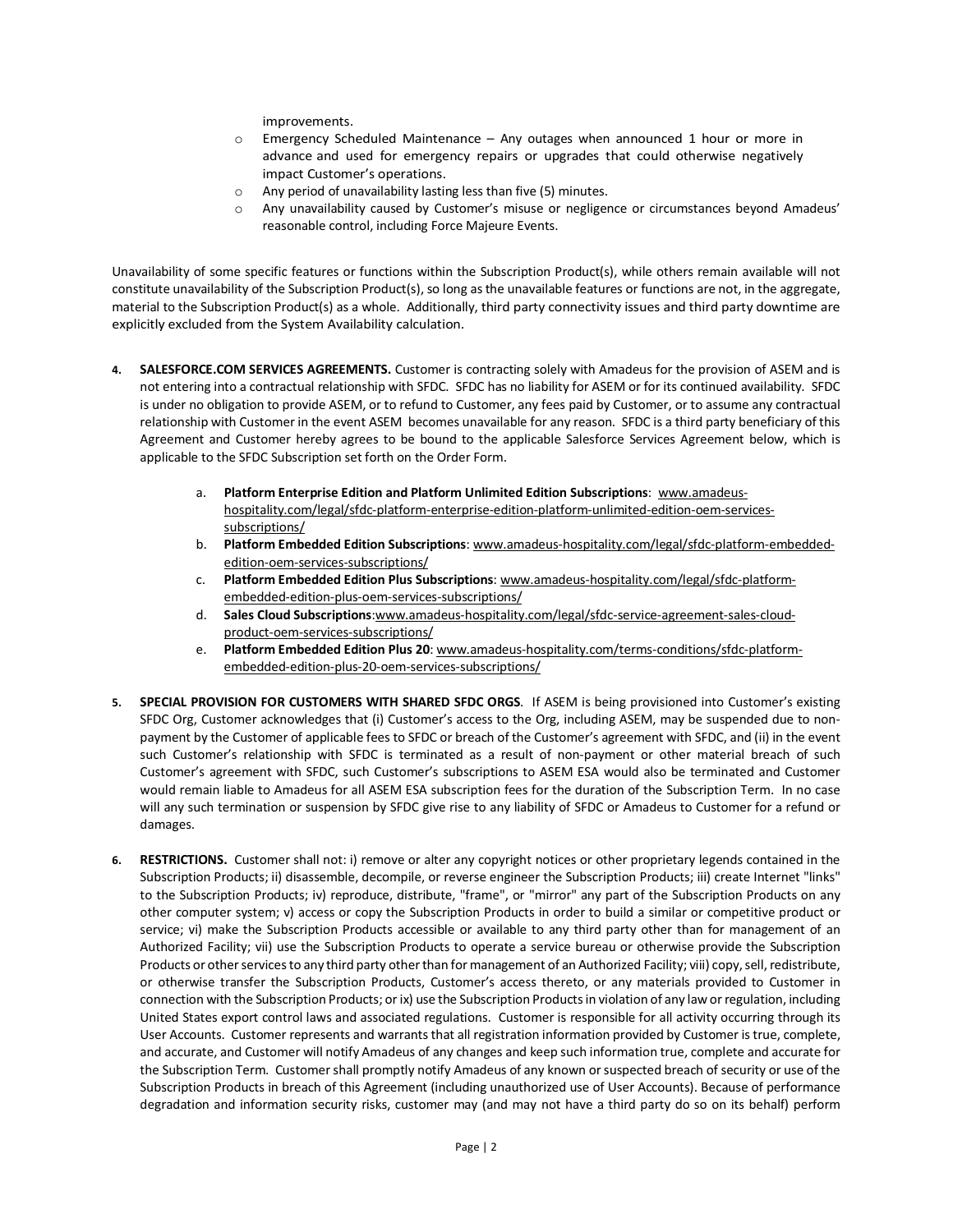manual automated penetration tests, vulnerability assessments, scans or similar computer system tests of any nature on Amadeus systems without prior written approval of Amadeus. Customer's use of the SFDC Platform (if applicable) is restricted based on the SFDC platform license purchased by Customer as follows:

- **a. Platform Embedded Edition**. Customer shall not develop applications for use with the Platform Embedded Edition, or extend usage by use of additional custom objects. Customer's use of the SFDC Platform is limited to the objects and functionalities included in the ASEM ESA and those functionalities of the SFDC Platform strictly necessary for operation of the ASEM ESA. Customer may not use Platform Embedded Edition to run third-party applications other than the ASEM ESA and ISVForce solutions made available by other SFDC resellers. Customer understands that these use limitations are contractual in nature (i.e., the functionality itself has not been disabled as a technical matter) and Amadeus or SFDC may audit Customer's use of Platform Embedded Edition subscriptions through the ASEM ESA or the SFDC Platform. Should any audit reveal any unauthorized use, Customer agrees to pay to Amadeus, within thirty (30) days of notice of the audit results, the difference between the price charged for Platform Embedded Edition and Amadeus' then-current list price for the full-use version of the applicable SFDC Platform for all of the Platform Embedded Edition subscriptions in the same Org showing unauthorized use (taken as a group), beginning with the date of the first violation through the end of the then current Subscription Term ("Prohibited Use Penalty"). Upon payment of the Prohibited Use Penalty, all Platform Embedded Edition subscriptions showing unauthorized use will be converted into Full Use Subscriptions at Amadeus' then-current list pricing for the full-use version of the SFDC Platform for the remainder of the then current Subscription Term and subsequent Renewal Subscription Terms.
- **b. Platform Embedded Edition Plus**. Customer may develop one (1) additional application for internal use with Platform Embedded Edition Plus (a "Custom Application") and may access and create up to ten (10) additional custom objects with Platform Embedded Edition Plus ("Custom Objects"), provided that (i) the maximum number of Custom Objects that can be accessed or created in connection with any Platform Embedded Edition Plus subscription is ten (10) Custom Objects (regardless of whether such Custom Objects are accessed or created in connection with the ASEM ESA or the Custom Application), and (ii) the Custom Application and the Custom Objects are for use solely with the ASEM ESA. Other than the permitted Custom Application, Customer shall not develop applications for Platform Embedded Edition Plus. Customer cannot extend Platform Embedded Edition Plus using additional custom objects other than the permitted Custom Objects. Customer's use of Platform Embedded Edition Plus is limited to the objects and functionalities included in the ASEM ESA, the Custom Application and the Custom Objects. Customer understands that these use limitations are contractual in nature (i.e., the functionality itself has not been disabled as a technical matter) and Amadeus or SFDC may audit Customer's use of Platform Embedded Edition Plus subscriptions through the ASEM ESA or the SFDC Platform. Should any audit reveal any unauthorized use, Customer agrees to pay to Amadeus, within thirty (30) days of notice of the audit results, the difference between the price charged for Platform Embedded Edition Plus and Amadeus' thencurrent list price for the full-use version of the applicable SFDC Platform for all of the Platform Embedded Edition Plus subscriptions in the same Org showing unauthorized use (taken as a group), beginning with the date of the first violation through the end of the then current Subscription Term ("Prohibited Use Penalty"). Upon payment of the Prohibited Use Penalty, all Platform Embedded Edition Plus subscriptions showing unauthorized use will be converted into Full Use Subscriptions at Amadeus' then-current list pricing for the full-use version of the SFDC Platform for the remainder of the then current Subscription Term and subsequent Renewal Subscription Terms.
- **c. Platform Embedded Edition Plus 20.** Customer may develop one (1) additional application for internal use with Platform Embedded Edition Plus 20 (a "Custom Application") and may access and create up to twenty (20) additional custom objects with Platform Embedded Edition Plus 20 ("Custom Objects"), provided that (i) the maximum number of Custom Objects that can be accessed or created in connection with any Platform Embedded Edition Plus 20 subscription is twenty (20) Custom Objects (regardless of whether such Custom Objects are accessed or created in connection with the SFDC Subscription Products or the Custom Application), and (ii) the Custom Application and the Custom Objects are for use solely with the SFDC Subscription Products. Other than the permitted Custom Application, Customer shall not develop applications for Platform Embedded Edition Plus 20. Customer cannot extend Platform Embedded Edition Plus 20 using additional custom objects other than the permitted Custom Objects. Customer's use of Platform Embedded Edition Plus 20 is limited to the objects and functionalities included in the SFDC Subscription Products, the Custom Application and the Custom Objects. Customer understands that these use limitations are contractual in nature (i.e., the functionality itself has not been disabled as a technical matter) and Amadeus or SFDC may audit Customer's use of Platform Embedded Edition Plus 20 subscriptions through the SFDC Subscription Products or the SFDC Platform. Should any audit reveal any unauthorized use, Customer agrees to pay to Amadeus, within thirty (30) days of notice of the audit results, the difference between the price charged for Platform Embedded Edition Plus 20 and Amadeus' then-current list price for the full-use version of the applicable SFDC Platform for all of the Platform Embedded Edition Plus 20 subscriptions in the same Org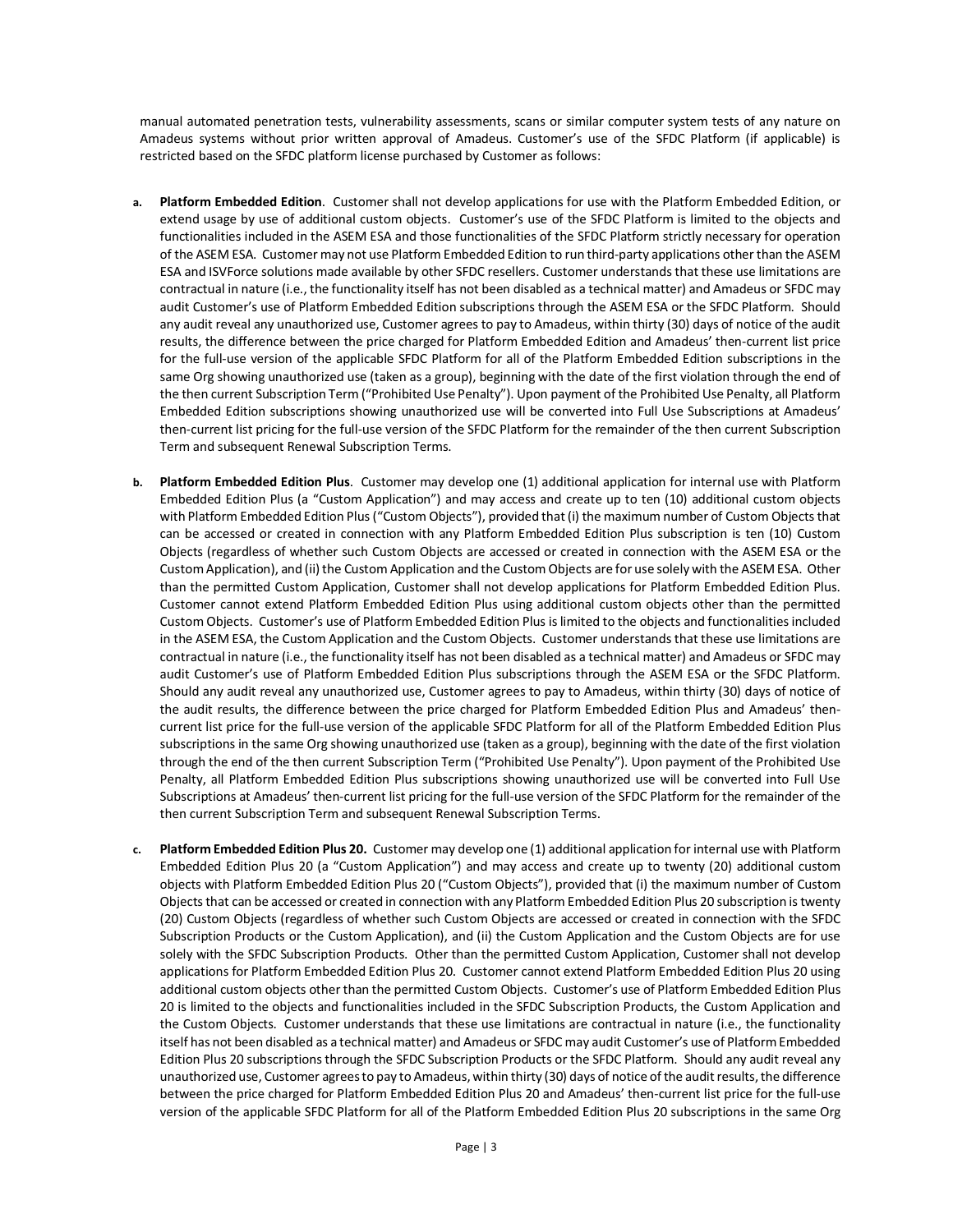showing unauthorized use (taken as a group), beginning with the date of the first violation through the end of the then current Subscription Term ("Prohibited Use Penalty"). Upon payment of the Prohibited Use Penalty, all Platform Embedded Edition Plus 20 subscriptions showing unauthorized use will be converted into Full Use Subscriptions at Amadeus' then-current list pricing for the full-use version of the SFDC Platform for the remainder of the then current Subscription Term and subsequent Renewal Subscription Terms.

- **d. Platform Enterprise Edition and Platform Unlimited Edition**. Customer may develop applications for internal use with Platform Enterprise Edition or Platform Unlimited Edition subscriptions and may access and create additional custom objects, subject to the limitations for Platform Enterprise Edition and Platform Unlimited Edition OEM subscriptions (as applicable) set forth in the SFDC User Guide.
- **e. Light User Subscriptions**. Light User Subscriptions provide Users with read/write access to a maximum of one object and read access to its related objects in the ASEM ESA. Customer understands that these use limitations are contractual in nature (i.e., the functionality itself has not been disabled as a technical matter) and Amadeus or SFDC may audit Customer's use of Light User Subscriptions through ASEM ESA or the SFDC Platform. Should any audit reveal any unauthorized use of Light User Subscriptions, Customer agrees to pay to Amadeus, within thirty (30) days of notice of the audit results the difference between the price charged by Amadeus for the applicable Light User Subscriptions and Amadeus' then-current list price for Platform Enterprise Edition or if applicable, Platform Unlimited Edition ("Full Use Subscriptions") for all of the Light User Subscriptions in the same Org showing unauthorized use (taken as a group), beginning with the date of the first violation through the end of the then current subscription term ("Prohibited Use Penalty"). Upon payment of the Prohibited Use Penalty, all Light User Subscriptions showing unauthorized use will be converted into Full Use Subscriptions at Amadeus' then-current list pricing for such Full Use Subscriptions for the remainder of the then current Subscription Term and subsequent Renewal Subscription Terms.
- **7. FEES AND PAYMENT.** Customer agrees to pay Amadeus for the Services and Subscription Products identified on the Order Form in accordance with the invoicing terms agreed to in the Order Form. Unless otherwise set forth in this Order Form, the Subscription fees for the Subscription Products will be at Amadeus' prevailing subscription fees. All sales will be billed in U.S. dollars unless otherwise specified in the Order Form. Undisputed past due amounts bear interest at 1.5% per month or the maximum permitted by law, whichever is less. All fees are exclusive of, and Customer will pay, all taxes, levies, or duties imposed by taxing authorities, excluding taxes based solely on Amadeus' net income.
- **8. SERVICES.** Amadeus will perform the Services and Customer will pay Amadeus the fees designated in the Order. Customer will also reimburse Amadeus for all reasonable out-of-pocket expenses actually incurred by Amadeus in performance of the Services, which include but are not limited to travel expenses, per diem and mileage in accordance with Amadeus' Travel, Lodging and Entertainment Policy. Customer acknowledges that Amadeus schedules resources in advance and that Amadeus could incur significant expenses, including downtime of those resources, if scheduled Services are canceled, delayed, or rescheduled by Customer within thirty (30) days of the scheduled Service date. As such, in the event of any such cancellation, delay, or rescheduling, and Amadeus is unable to reschedule the resources to a chargeable project for an alternative customer, Amadeus may: i) assess a cancellation fee of eighty percent (80%) of the total price of the scheduled Service and charge Customer for any non-refundable airline fees, change fees or other nonrefundable travel and related expenses incurred by Amadeus due to Customer's cancellation, delay or rescheduling of the scheduled Services.

# **9. ADMINISTRATION AND SUPPORT SERVICES**

- **a.** Support for the Subscription Products will be provided by Amadeus in accordance with Amadeus Support Policies available on Amadeus' Support Portal (the **"Support Policy**"). Customer is responsible for its own administration of ASEM ESA and Customer's SFDC org. SFDC will provision one administrative user for each block of fifty (50) User Subscriptions. Additional administrative user subscriptions are available at an additional charge. Amadeus shall provide support for ASEM ESA, SFDC will provision one additional administrative user to Customer's Org, at no additional charge to Customer, for access by the Amadeus support team. SFDC does not provide Support for the ASEM ESA. Amadeus may revise the Support Policy from time to time at Amadeus' discretion, but shall not degrade the level of support, by placing the revised Support Policy on the Support Portal.
- **b.** Amadeus may develop and provide updates to the Subscription Products ("**Updates**") in its sole discretion, but has no obligation to develop and provide Updates. In the event that a Subscription Product is discontinued Amadeus will provide a minimum of twelve (12) months notification before the Subscription Product will no longer be available, in accordance with the Amadeus' Modern Life Cycle Policy as updated from time to time and published on Amadeus' Website.

# **10. CUSTOMER DATA, SECURITY AND PROPRIETARY RIGHTS.**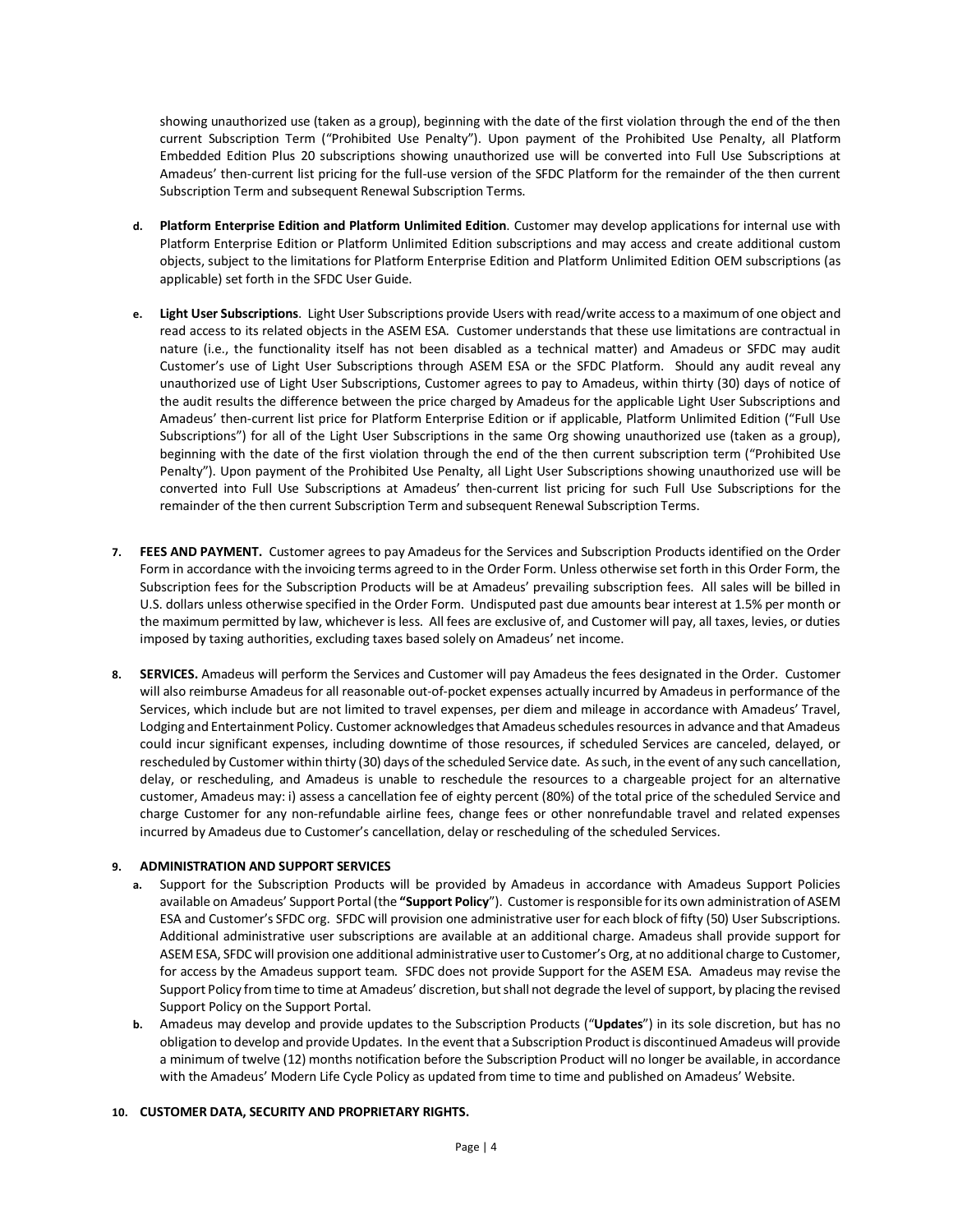- **a.** Customer is responsible for acquiring, maintaining, and paying all costs for computer systems, telecommunication services, and all other hardware or software necessary to use the Subscription Product. Customer and Amadeus will comply with all data privacy laws of the United States and such other governments as are applicable to the Subscription Products. All information input by Customer into or using the Subscription Product, including information regarding Customer's Property, ("**Customer Data**") will be treated as proprietary to Customer and may be Customer's Confidential Information.
- **b.** Customer hereby grants to Amadeus the right to copy, aggregate and use Customer Data and all other information collected about or from Customer, Subscription Product users, their representatives, and trading partners and to fulfill Amadeus' obligations under this Agreement. Notwithstanding the foregoing or anything in Section 10, Customer grants Amadeus a license to compile and use aggregated and/or anonymized information and data obtained through use of the Subscription Products for any lawful commercial purposes; provided, however, that Amadeus does not disclose any nonpublic personal information or use such information or data in violation of applicable laws.
- **c.** Amadeus maintains administrative, physical, and technical safeguards to help protect the security, confidentiality and integrity of Customer Data in accordance with Amadeus' privacy policy and in accordance with the Subscription Product's Technical and Organization Methods ("**TOM**") and if a TOM is unavailable for a Subscription Product then in accordance with generally accepted industry standards. A "Data Breach" means Amadeus' failure to maintain standard data security procedures in accordance with the Subscription Product's TOM or if a TOM is unavailable for a Subscription Product then in accordance with generally accepted industry standards which results in the destruction, loss, and/or unauthorized access to and/or use of any Customer Data processed through any Subscription Product or Service.
- **d.** Customer acknowledges that Amadeus is not responsible for the privacy, security or integrity of Customer Data that is transmitted or stored outside of the Subscription Product.
- **e.** Amadeus reserves the right to place reasonable limits on the amount of disk storage capacity for Customer Data.
- **f.** Customer acknowledges that Amadeus may irretrievably delete all Customer Data thirty (30) days following expiration or termination of the Subscription Term. Customer is responsible for extracting all Customer Data, or making arrangements with Amadeus for extraction of Customer Data in accordance with this paragraph. Upon termination of the Subscription Term by either party, Amadeus shall, if so requested in writing by Customer within thirty (30) days of the expiration or termination date and so long as Customer is not in default of any of its obligations under this Agreement, make available to Customer (within fifteen (15) business days of the request) Customer Data in a file format reasonably selected by Amadeus.
- **11. AMADEUS RIGHTS.** Amadeus and its third party licensors own all right, title and interest in: i) the Subscription Products and all intellectual property embodied therein (including all software text, graphics, images, audio and visual information, online tutorials, documents, specifications, and materials made available to Customer); and ii) any recommendations, suggestions, enhancement requests, ideas, or other information related to any of Amadeus' products or services ("**Feedback**"). Customer hereby grants Amadeus a non-exclusive fully paid up royalty free license to any Feedback provided by Customer and acknowledges Amadeus is free to use any such feedback for any purpose without payment or restriction.
- **12. WARRANTIES.** Amadeus warrants that (i) it has full power and authority to enter into the Agreement and provide the Subscription Product, (ii) each of Amadeus' employees or contractors assigned to perform any services hereunder shall have the proper skill, training, and background so as to be able to perform the service in a competent and professional manner, and will perform the Services in compliance with applicable laws, and that (iii) the Subscription Products will perform substantially in conformance with the online help documentation under normal use and circumstances. Amadeus does not warrant that the Subscription Products will operate uninterrupted or error-free, or achieve any results expected by Customer. EXCEPT FOR THE EXPRESSED WARRANTIES DESCRIBED IN THIS SECTION, AMADEUS DISCLAIMS ALL WARRANTIES, EXPRESSED OR IMPLIED, INCLUDING IMPLIED WARRANTIES OF MERCHANTABILITY, FITNESS FOR A PARTICULAR PURPOSE, AND NON-INFRINGEMENT. Customer warrants that it has the authority to enter into this Agreement with Amadeus on behalf of itself and each other person or entity with a proprietary interest in the information in Customer's sales and catering system database/instance; and to grant Amadeus the licenses and permissions described herein and to otherwise bind all such persons and entities to this Order Form.

# **13. LIMITATION OF LIABILITY.**

**a.** The parties agree that, to the fullest extent permissible under law, in no event shall a party be liable to the other for any consequential, indirect, special or punitive damages, or any damages for loss of business, contracts or commercial opportunities, loss of or damage to goodwill or reputation, lost profits, lost savings, loss of use or loss or corruption of data, database or software) howsoever arising out of this Agreement or with respect to the Subscription Product(s), whether in contract, tort, negligence, breach of statutory duty or other form of action even if the loss or damages were foreseeable or the party has been apprised of the possibility of such loss or damages. In the event of loss or corruption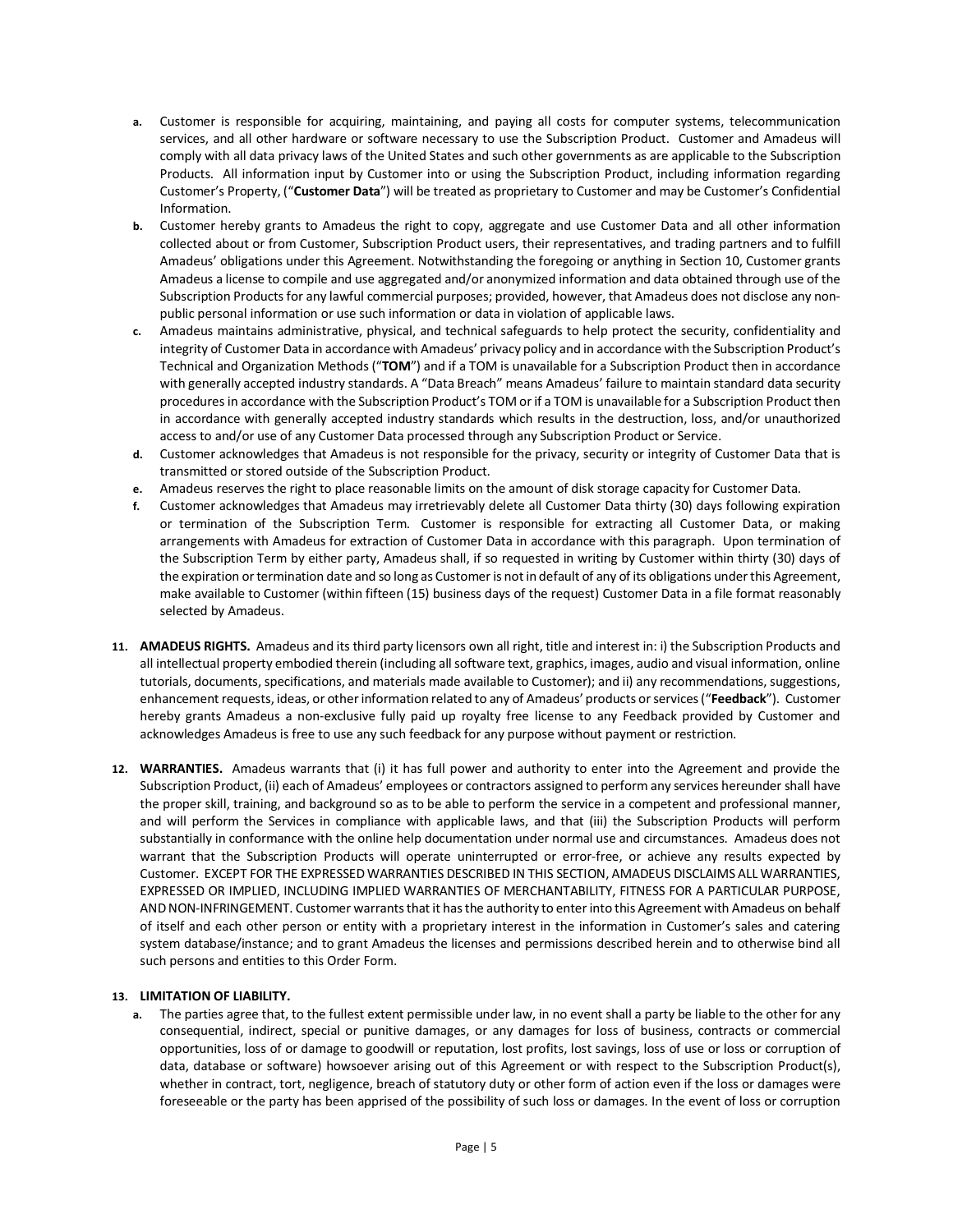of Customer Data, Amadeus' liability is limited to using commercially reasonable efforts to restore Customer Data within the Subscription Product to the status of Amadeus' most recent uncorrupted back-up of the Subscription Product database. This Section shall apply notwithstanding any failure of essential purpose of any limited remedy.

- **b.** The parties agree that except for (i) the amounts payable to Amadeus hereunder, (ii) sums owed for indemnity obligations under Section 11 (iii) damages due to personal injury or property damage, (iv) damages due to a party's willful misconduct, and (v) damages for breaches of confidentiality (not including damages for Data Breach which is dealt with separately below), the total liability of either party to the other for damages under this Agreement, including damages for Data Breach, arising out of or relating to the provision, access to and/or use of (x) a Subscription Product will not exceed the prior twelve (12) months of Subscription Fees paid by Customer to Amadeus for such Subscription Product less any damages paid out for prior liability events, for any and all claims in the aggregate arising out of or relating to such Subscription Product, and (y) a Service, will not exceed the fees paid or payable by Customer to Amadeus for such Service, for any and all claims in the aggregate arising out of or relating to such Service.
- **c.** For clarification, any claim that may be characterized as both a Data Breach and a breach of Section 16 (Confidentiality), shall be subject to the caps stated in subsection (x) and (y) of this paragraph.
- **14. INFRINGEMENT INDEMNIFICATION.** Amadeus will defend or settle, at its own expense, any action brought against Customer alleging the Subscription Product or Customer's use of the Subscription Product infringes any patent, copyright or other proprietary right enforceable in the United States. Amadeus will pay all costs and damages finally awarded in any such action. Amadeus' obligations under this Section are subject to Customer: i) providing prompt written notice of the claim; ii) granting Amadeus sole control of the defense and settlement of the claim; iii) not performing any action prejudicial to Amadeus' ability to defend the claim; and iv) providing cooperation and information reasonably requested by Amadeus, at Amadeus' expense. Amadeus has no liability for any claim based on use of the Subscription Products: i) in violation of this Agreement; or ii) in combination with other software or hardware not provided by, or specified by, Amadeus. If use of the Subscription Products is enjoined despite Amadeus' commercially reasonable efforts to procure rights to continue operating the Subscription Product or modify the Subscription Product to make it non-infringing, Amadeus may terminate the Subscription Term and issue a refund of a prorated portion of the Subscription Fee paid that is applicable to the portion of the Subscription Term following termination. This Section states Amadeus' entire liability for any claim of infringement of any intellectual property rights of any kind.
- **15. NOTICE.** Amadeus may provide notices to Customer by email, mail, or courier, in each case to Customer's email or postal address as recorded in Amadeus' account information. Notices to Amadeus must be sent by mail or courier to Amadeus Hospitality Americas, Inc. 75 New Hampshire Avenue, Portsmouth NH 03801, attention Legal Department or Hospitality.Legal@Amadeus.com. Notices sent by email will be effective twenty-four (24) hours after emailing unless Amadeus receives notice that the email was not delivered. Other Notices are effective upon receipt.

# **16. CONFIDENTIALITY**.

- **a.** Amadeus' Subscription Products and the associated components (including but not limited to software code, routines, algorithms, database structure and associated triggers and stored procedures, data dictionaries, user interface conventions and design patterns), corresponding documentation, the terms and pricing under this Agreement and any other business, operational or technical information provided by Amadeus hereunder that is marked or otherwise identified as confidential (or that reasonably should be understood to be confidential given the nature of the information and the circumstances of disclosure), (collectively "**Confidential Information**") is valuable information that is proprietary to Amadeus (or to the third party licensors) and represents and constitutes trade secrets and unpublished copyrighted material. Customer agrees to maintain the confidentiality of such Confidential Information and to only use such information to carry out its rights and obligations under this Agreement. For avoidance of doubt, Amadeus' business and technical methodologies, procedures, techniques and processes shall also constitute Confidential Information hereunder.
- **b.** The confidentiality obligations of the parties set forth in this Section 16 shall not apply to any material or information that (i) is or becomes a part of the public domain through no act or omission of the Customer, (ii) is independently developed by the Customer without use or reference to the Amadeus' Confidential Information, or (iii) is disclosed to the Customer by a third party that, to the Customer's knowledge, was not bound by a confidentiality obligation to Amadues.
- **c.** If Customer is required by a lawful order from any court, or any body empowered to issue such an order, to disclose the Confidential Information of the disclosing party, the receiving party shall promptly notify the disclosing party of any such order, so that the disclosing party may take reasonable steps to limit further disclosure, including obtaining a protective order or other reasonable assurance that confidential treatment will be accorded the Confidential Information. If, in the